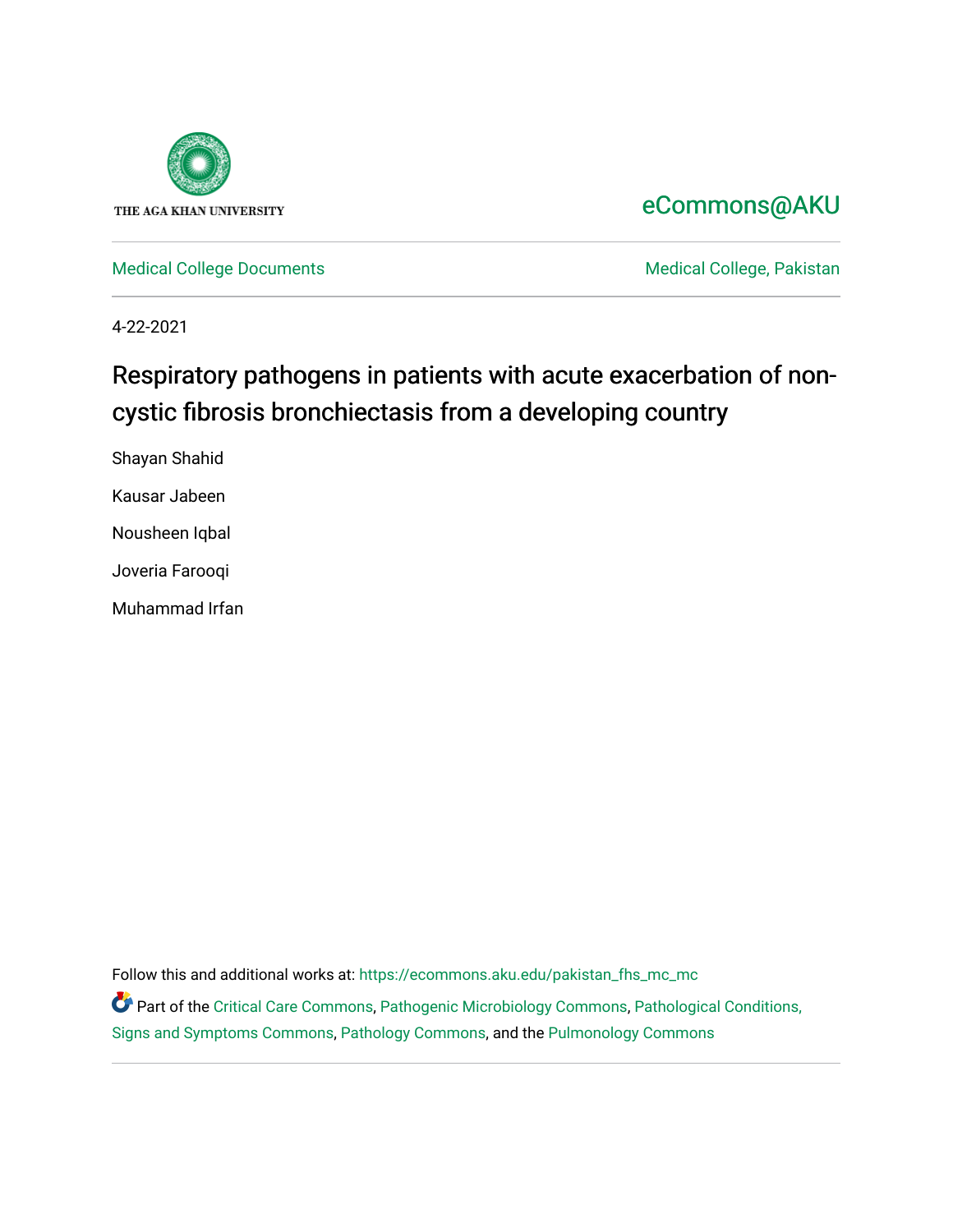# Monaldi **Archives for Chest Disease** International Journal of Cardiopulmonary Medicine and Rehabilitation

eISSN 2532-5264 https://www.monaldi-archives.org/

**Publisher's Disclaimer**. E-publishing ahead of print is increasingly important for the rapid dissemination of science. **Monaldi Archives for Chest Disease** is, therefore, E-publishing PDF files of an early version of manuscripts that undergone a regular peer review and have been accepted for publication, but have not been through the copyediting, typesetting, pagination and proofreading processes, which may lead to differences between this version and the final one. The final version of the manuscript will then appear in print on a regular issue of the journal E-publishing of this PDF file has been approved by the authors.

# **Monaldi Arch Chest Dis 2021 [Epub ahead of print]**

#### *Citation*

Shahid S, Jabeen K, Iqbal N, et al. **Echocardiographic evaluation of paravalvular aortic regurgitation of a patient with recurrent aortic valve replacements.**

Monaldi Arch Chest Dis 2021;91:1771.

doi: 10.4081/monaldi.2021.1771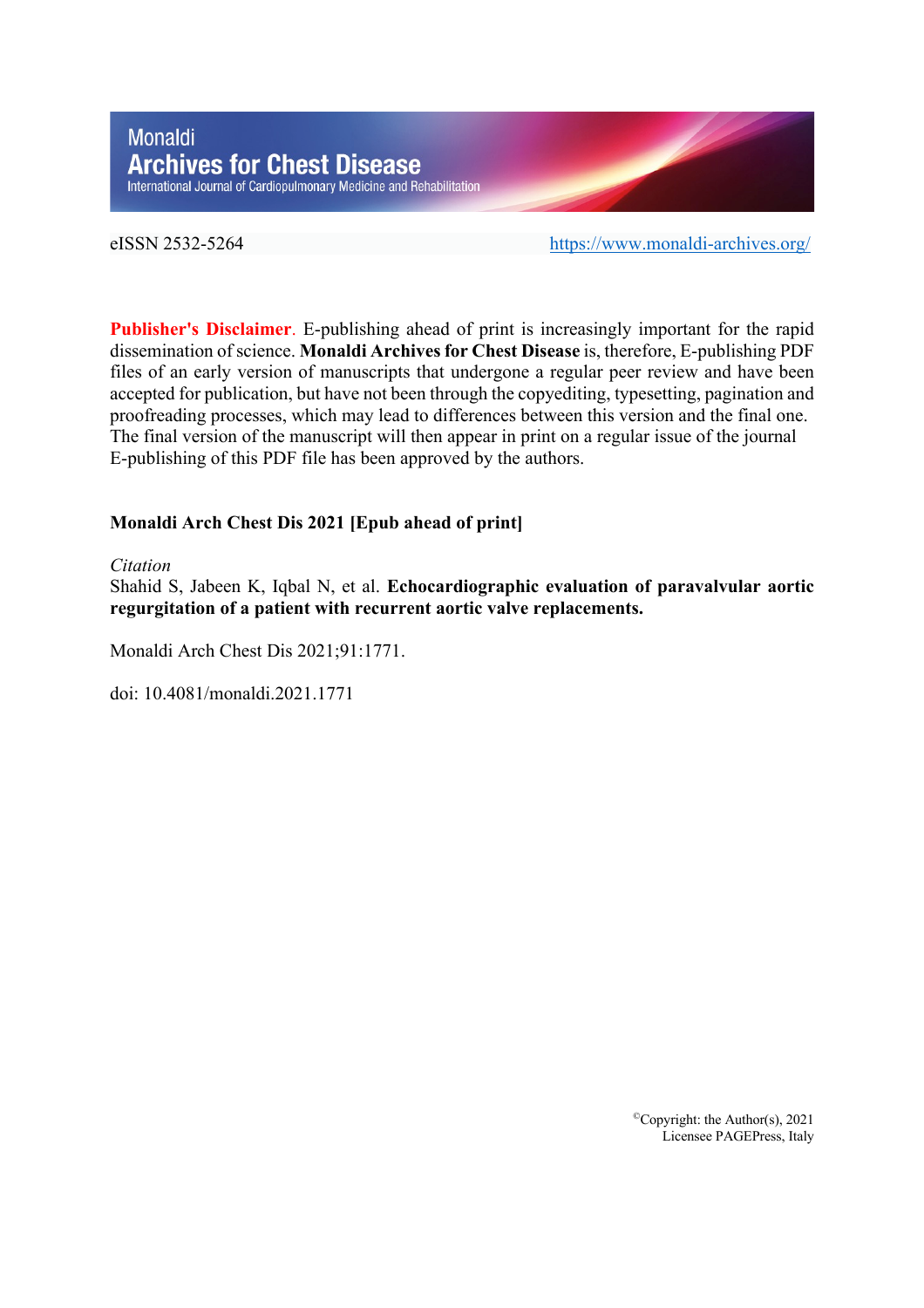# **Respiratory pathogens in patients with acute exacerbation of non-cystic fibrosis bronchiectasis from a developing country**

# **Shayan Shahid1 , Kauser Jabeen <sup>2</sup> , Nousheen Iqbal3,4 , Joveria Farooqi2 , Muhammad Irfan3**

<sup>1</sup>Medical College, Aga Khan University, Hospital, Karachi <sup>2</sup>Department of Pathology and Laboratory Medicine, Aga Khan University, Karachi <sup>3</sup> Section of Pulmonary and Critical Care Medicine, Department of Medicine, Aga Khan University, Karachi 4 Jinnah Medical and Dental College, Karachi, Pakistan

**Corresponding Author: Prof. Muhammad Irfan,** FCPS (Med), FCPS (Pulm), FRCP (Edin) Section of Pulmonary and Critical Care Medicine, Department of Medicine, Aga Khan University, Stadium Road, Karachi, Pakista. Tel. + 92.21.34864664. E-mail: muhammad.irfan@aku.edu

**Ethics approval and consent to participate:** The study was approved by the ethical review committee (ERC) of Aga Khan University (AKU). (ERC # (5097-MED-ERC-17, dated  $27<sup>th</sup>$ November 2017).

# **Consent for publication**: Not applicable

**Availability of data and materials:** The datasets used and/or analyzed during the current study are available from the corresponding author on reasonable request.

**Conflict of interest**: The authors declare that they have no competing interests, and all authors confirm accuracy.

**Authors' contributions:** MI, study supervisor. All the authors made a substantive intellectual contribution, have read and approved the final version of the manuscript and agreed to be accountable for all aspects of the work.

## **Abstract**

Bronchiectasis unrelated to cystic fibrosis (non-CF bronchiectasis) has become a major respiratory disease in developing nations. The dilated mucus filled airways promote bacterial overgrowth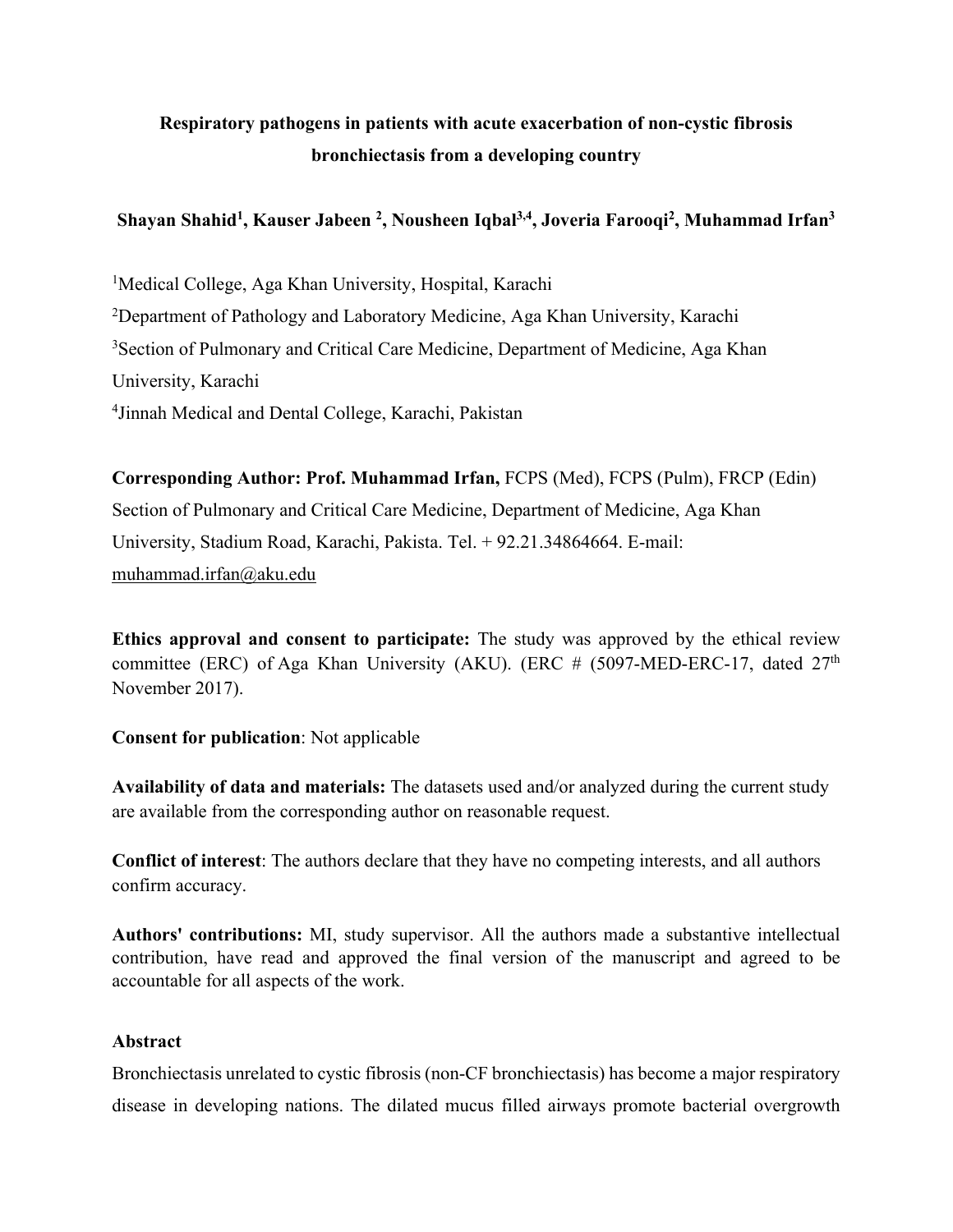followed by chronic infection, bronchial inflammation, lung injury and re-infection Accurate pathogen identification and antimicrobial susceptibility allowing appropriate treatment, in turn, may break this vicious cycle. To study the spectrum and antimicrobial spectrum of pathogen yielded from respiratory specimens in adult patients with acute exacerbation of non-cystic fibrosis (CF) bronchiectasis. This cross-sectional study was performed at the pulmonology clinics of the Aga Khan University, Karachi, Pakistan from 2016-2019. Respiratory specimens were collected from adult patients with acute exacerbation of non-CF bronchiectasis presenting in pulmonology clinics. Microbial cultures were performed using standard methodology. Susceptibility testing was performed and interpreted using Clinical Laboratory Standard Institute criteria. A total of 345 positive cultures from 160 patients presenting with acute exacerbation were evaluated. The most frequent organisms were *Pseudomonas aeruginosa* (n=209) followed by *Hemophilus influenzae* (n=40) and *Staphylococcus aureus* (n=24). High rates of antimicrobial resistance were found in all these pathogens. Proportion of *Pseudomonas aeruginosa* strains resistant to ciprofloxacin, imipenem, ceftazidime and piperacillin-tazobactam were 27.1%, 16.8%, 14.8% and 13.1% respectively. 65% of *Hemophilus influenzae* strains were resistant to cotrimoxazole and ciprofloxacin and 66.7% of *Staphylococcus aureus* strains were resistant to methicillin. High antimicrobial resistance in non-CF bronchiectasis patients against commonly used antimicrobials is a concern and highlight need for urgent community level interventions to improve clinical outcome in these patients.

**Key words:** Bronchiectasis; etiology; infection; drug resistance.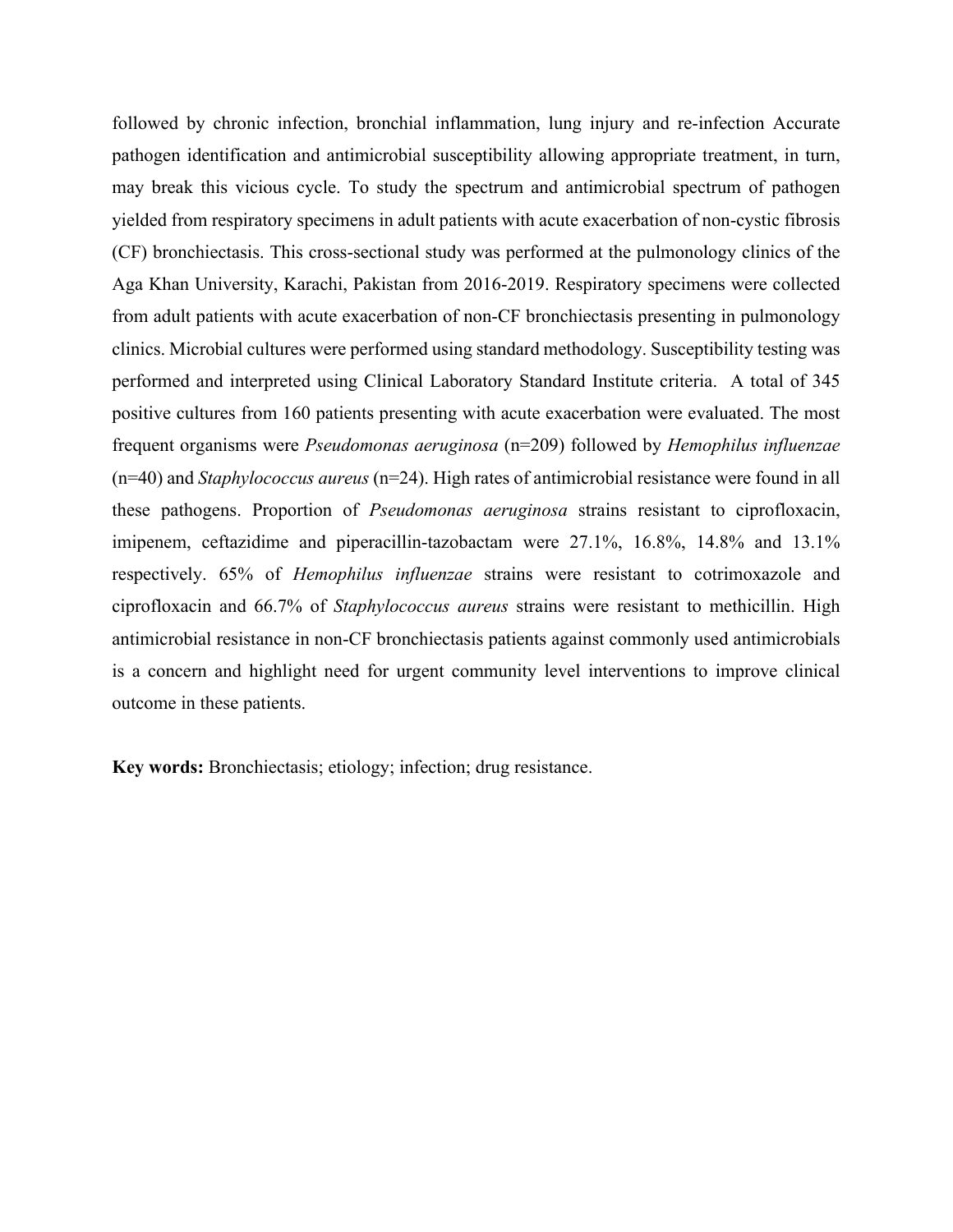### **Introduction**

Bronchiectasis is a suppurative lung disease which is characterized by inflamed and dilated bronchi (1). Bronchiectasis unrelated to cystic fibrosis (non-CF bronchiectasis) has become a major primary respiratory disease in developing nations (2). It is a complex disease which gives rise to repeated chest infections due to a vicious cycle. The dilated airways filled with mucus promote growth of variety of organisms which is followed by chronic infection, bronchial inflammation, lung injury and re-infection (3). It is a cause of significant morbidity and mortality in adults and has multiple etiologies (e.g. autoimmune disease, cilia abnormalities, obstruction, infectious diseases, allergic bronchopulmonary aspergillosis (ABPA), connective tissue disease) and phenotypic features (4, 5). The mortality rate ranged from 10% to 16% over a 4-year observation period in a study conducted in USA, with culture positive for *Pseudomonas aeruginosa* in sputum, low BMI, male sex, advanced age and COPD identified as risk factors for mortality (4). Therefore, identifying the causative organism and its sensitivity may allow appropriate treatment, in turn, breaking the vicious cycle (3).

Gram negative bacteria are the most frequently seen organisms in the sputum of bronchiectasis patients (4). Studies conducted in adult populations of Spain, Greece, Thailand, Australia, UK and China identified *Haemophilus influenzae* and *Pseudomonas aeruginosa* as the most commonly isolated bacteria followed by *Streptococcus pneumoniae*, *Moraxella catarrhalis* and *Staphylococcus aureus* (1,5-11).

India conducted a first of its kind bronchiectasis study in a lower-middle income country in 2019 that showed *P. aeruginosa* to be the most common isolated pathogen followed by *Enterobacteriaceae*, *S. aureus, M. catarrhalis* and *H. influenzae* highlighting significant variation from Europe (12). A cohort study conducted in a tertiary care hospital in Karachi, Pakistan also reported *P. aeruginosa* as the most commonly cultured organism (36.2%) followed by *M. catarrhalis* and *H. influenzae* (13).

Exacerbations in non-CF bronchiectasis are a significant cause of morbidity (14). It has been hypothesized that the onset might be triggered by a change in airway bacterial composition, or spread of same species to new regions of the lung (15). Factors that contribute to pathogenesis of bronchiectasis can also cause exacerbations which include neurological disorders, poor nutrition, poverty etc. but it is assumed that a pathogen is always involved at some point (2).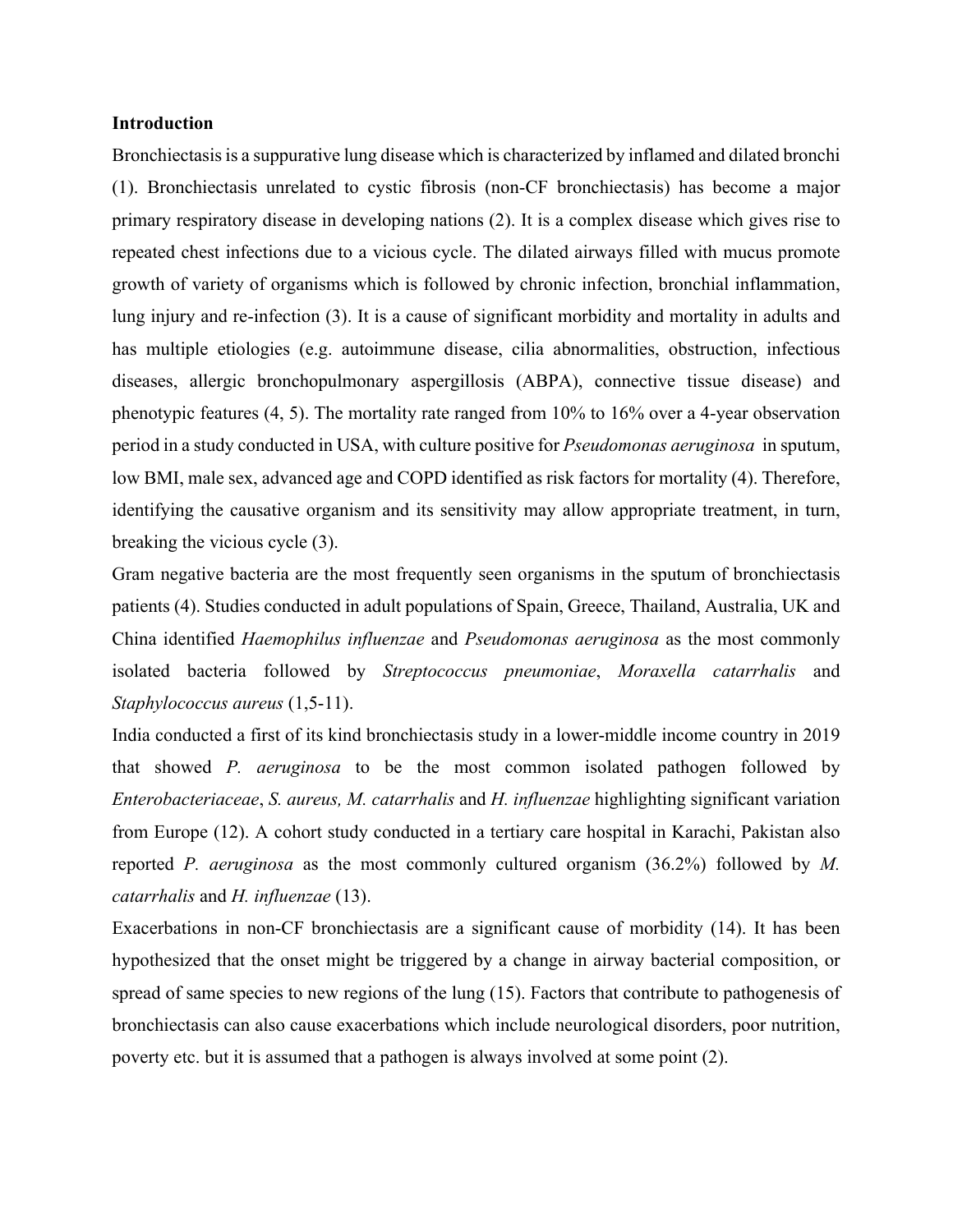*P. aeruginosa* has been seen to be the most common pathogen isolated in exacerbations (16,17) followed by *H. influenzae* (18), *S. pneumoniae, S. aureus, M. catarrhalis, Escherichia coli* and *Serratia* species in that order (14,15). A double-blind randomized control trial in New Zealand in 2012 also noted a similar trend with *H. influenzae* being the most common isolated pathogen (19). Sputum cultures from patients with bronchiectasis exacerbation, and on treatment in the ICU for acute respiratory failure, yielded *P. aeruginosa* most frequently followed by *S. pneumoniae* and *H. influenzae* (20).

In other studies conducted in Spain assessing the bacterial spectrum and antimicrobial resistance patterns in exacerbations, *P. aeruginosa* was noted to be the most common bacterial pathogen isolated, followed by *S. pneumoniae, H. influenzae, S. aureus* and Enterobacteriaceae (21,22). *P. aeruginosa* was also seen to be the most antibiotic resistant organism with isolates being ciprofloxacin resistant and multi-drug resistant (not susceptible to at least 1 agent in 3 or more antimicrobial classes) (21,22). Many of the *S. aureus* isolates were also found to be methicillin resistant (21,22).

Little has been published specifically on the spectrum and antibiotic resistance pattern of bacteria isolated from sputum cultures of adult patients with exacerbations of non-CF bronchiectasis from developing countries. Due to the rampant use of antibiotics, antimicrobial resistance is becoming a prominent concern for clinicians around the world, especially in developing countries. One of the main culprits for this situation is the ease with which antibiotics can be purchased over the counter, and an increased propensity of the clinicians for prescribing antibiotics. Data on spectrum of etiology, organisms and resistance in non-CF bronchiectasis is almost non-existent in the subcontinent and this study intends to bridge this gap. This study was conducted to identify the microbial agents present in sputum specimen and their resistance pattern in non-CF bronchiectasis patients with acute exacerbations.

#### **Materials and Methods**

This was a cross sectional study from the Aga Khan University Hospital (AKUH), Karachi, Pakistan (tertiary care hospital) over a 4-year period between 2016 and 2019. Adult patients (>18 years) diagnosed with non CF bronchiectasis on high resolution CT (HRCT) scan, who presented to outpatient pulmonology clinic with acute exacerbation, were included. Patients with a diagnosis of cystic fibrosis (CF) (or suspected CF) as well as patients who did not have HRCT scan were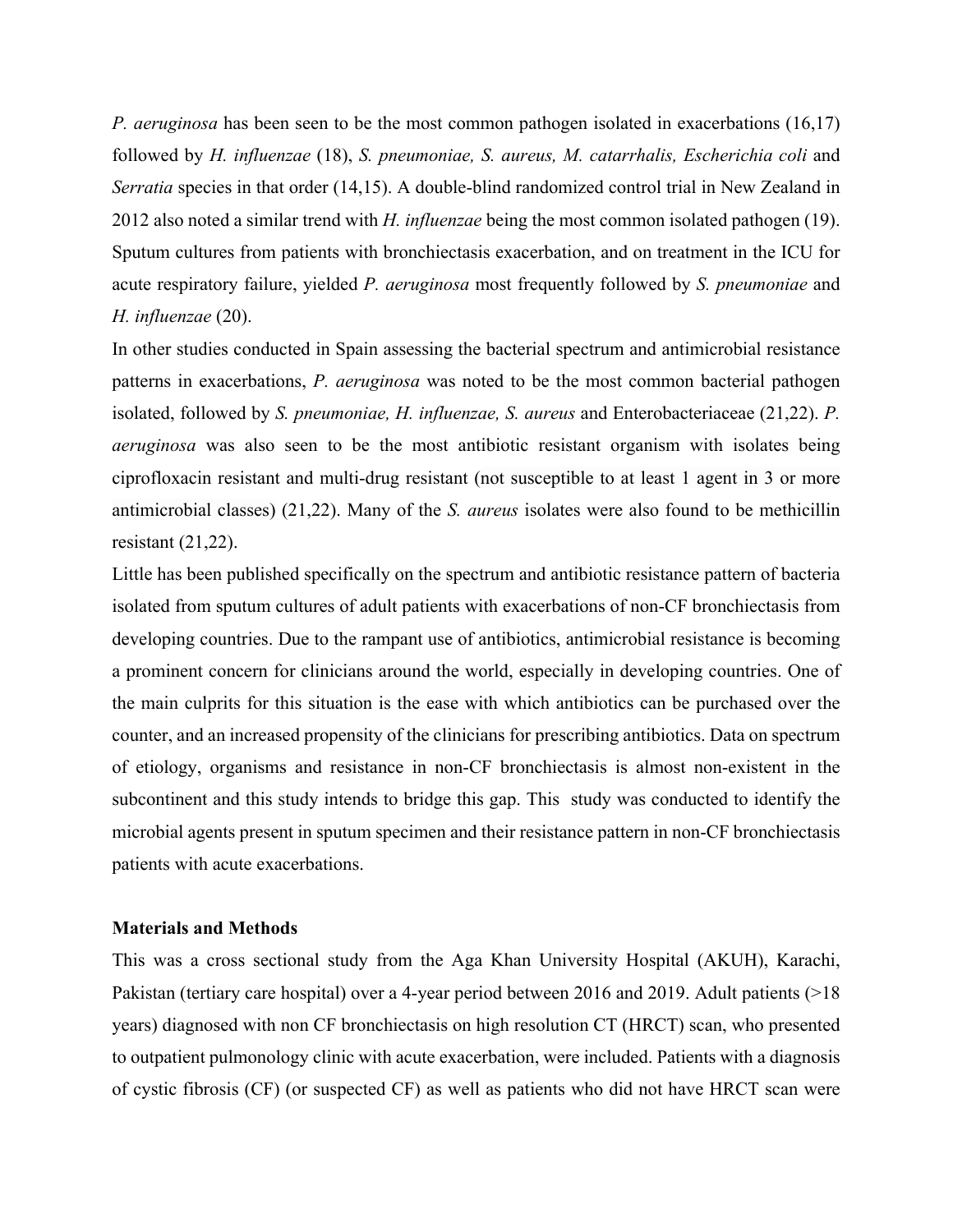excluded.An exacerbation of bronchiectasis was defined as a clinical diagnosis by the physician when the patient presented with one or more of the following symptoms: uncontrolled cough, increased sputum volume, worsened sputum purulence, aggravated dyspnea, fatigue, fever, and hemoptysis  $(23)$ .

Clinical findings, etiology, microbiological culture of respiratory specimen samples and drug susceptibility was recorded on predesigned performa. All microbial cultures were conducted in the AKUH laboratory that is accredited with the College of American Physicians (CAP). All specimens were processed and reported using CAP standards. Susceptibility testing was performed and interpreted using Clinical Laboratory Standard Institute criteria. Sensitivity testing was carried out using the agar disc diffusion method. Vancomycin susceptibility testing was reported based on minimum inhibitory concentrations.

The study was approved by Ethical review committee (ERC) of Aga Khan University Hospital (ERC # (5097-MED-ERC-17, dated 27<sup>th</sup> November 2017).

The data was entered and analyzed using SPSS version 22.0. Baseline characteristics, etiology, frequency of isolation in cultures and resistance pattern of organisms were assessed and presented in percentages.

### **Results**

A total of 160 patients who presented to AKUH pulmonology clinics with acute exacerbations of non-CF bronchiectasis and fulfilled the inclusion criteria were studied. Dimakou K, Triantafillidou C, Toumbis M, et al. Non CF-bronchiectasis: Aetiologic approach, clinical, radiological, microbiological and functional profile in 277 patients. Respir Med 2016;116:1-7.

- 1. Chang A, Bilton D. Exacerbations in cystic fibrosis: Non-cystic fibrosis bronchiectasis. Thorax 2008;63:269-76.
- 2. Foweraker J, Wat D. Microbiology of non-CF bronchiectasis. Eur Respir Mon 2011;52:68- 96.
- 3. McShane PJ, Naureckas ET, Tino G, Strek ME. Non–cystic fibrosis bronchiectasis. Am J Respir Crit Care Med 2013;188:647-56.
- 4. Pasteur MC, Helliwell SM, Houghton SJ, et al. An investigation into causative factors in patients with bronchiectasis. Am J Respir Crit Care Med 2000;162:1277-84.
- 5. Angrill J, Agusti C, De Celis R, et al. Bacterial colonisation in patients with bronchiectasis: microbiological pattern and risk factors. Thorax 2002;57:15-9.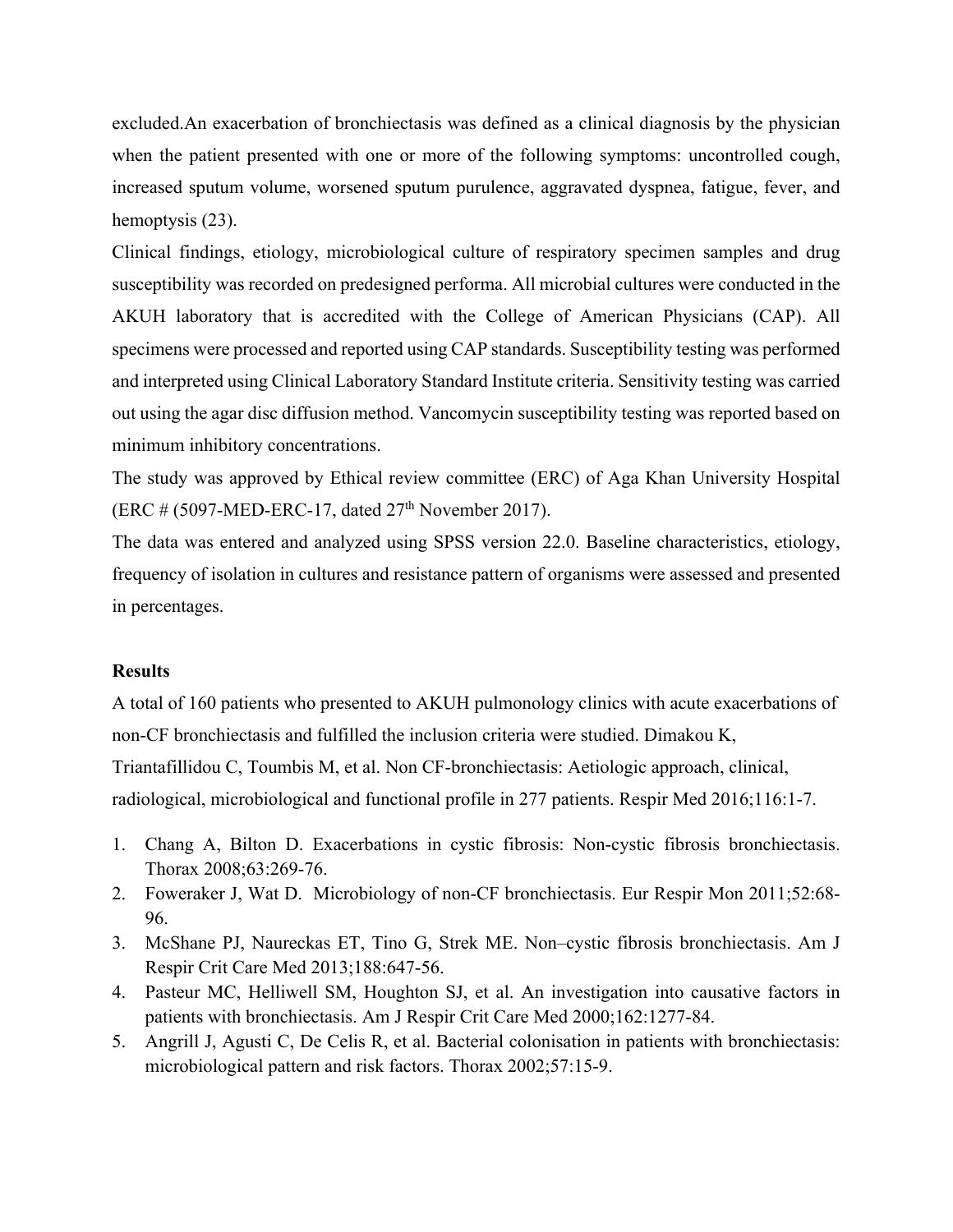- 6. King PT, Holdsworth SR, Freezer NJ, et al. Microbiologic follow-up study in adult bronchiectasis. Respir Med 2007;101:1633-8.
- 7. Macfarlane J, McAlinden P, De Soyza A. Longitudinal study of sputum microbiology in adult non-CF bronchiectasis. Thorax 2010;65:A177-8.
- 8. Palwatwichai A, Chaoprasong C, Vattanathum A, et al.Clinical, laboratory findings and microbiologic characterization of bronchiectasis in Thai patients. Respirology 2002;7:63-6.
- 9. Olveira C, Padilla A, Martínez-García M-Á, et al. Etiology of bronchiectasis in a cohort of 2047 patients. An analysis of the Spanish historical bronchiectasis registry. Arch Bronconeumol 2017;53:366-74.
- 10. Chandrasekaran R, Mac Aogáin M, Chalmers JD, et al. Geographic variation in the aetiology, epidemiology and microbiology of bronchiectasis. BMC Pulm Med 2018;18:83.
- 11. Dhar R, Singh S, Talwar D, Mohan M, et al. Bronchiectasis in India: results from the European Multicentre Bronchiectasis Audit and Research Collaboration (EMBARC) and Respiratory Research Network of India Registry. Lancet Global Health 2019;7:e1269-e79.
- 12. Sharif N, Baig MS, Sharif S, Irfan M. Etiology, clinical, radiological, and microbiological profile of patients with non-cystic fibrosis bronchiectasis at a tertiary care hospital of Pakistan. Cureus 2020;12:e7208.
- 13. Murray MP, Turnbull K, MacQuarrie S, Hill AT. Assessing response to treatment of exacerbations of bronchiectasis in adults. Eur Respira J 2009;33:312-8.
- 14. Tunney MM, Einarsson GG, Wei L, et al. Lung microbiota and bacterial abundance in patients with bronchiectasis when clinically stable and during exacerbation. Am J Respir Crit Care Med 2013;187:1118-26.
- 15. Finklea JD, Khan G, Thomas S, et al. Predictors of mortality in hospitalized patients with acute exacerbation of bronchiectasis. Respir Med 2010;104:816-21.
- 16. Gao Y, Guan W, Zhu Y, et al. [Respiratory pathogen spectrum in pulmonary exacerbation of bronchiectasis in adults and its association with disease severity].[Article in Chinese]. Zhonghua Jie He He Hu Xi Za Zhi 2019;42:254-61.
- 17. Guan W-J, Gao Y-H, Xu G, et al. Inflammatory responses, spirometry, and quality of life in subjects with bronchiectasis exacerbations. Respir Care 2015;601180-9.
- 18. Wong C, Jayaram L, Karalus N, et al. Azithromycin for prevention of exacerbations in noncystic fibrosis bronchiectasis (EMBRACE): a randomised, double-blind, placebo-controlled trial. Lancet.2012;380:660-7.
- 19. Çiftci F, Mülazimoglu DD, Erol S, et al. Effect of sputum bacteriology on the prognosis of patients with acute exacerbations of bronchiectasis in the intensive care unit. Eurasian J Pulmonol 2018;20:85.
- 20. Polverino E, Rosales-Mayor E, Benegas M, et al. Pneumonic and non-pneumonic exacerbations in bronchiectasis: clinical and microbiological differences. J Infect 2018;77:99- 106.
- 21. Menéndez R, Méndez R, Polverino E, et al. Risk factors for multidrug-resistant pathogens in bronchiectasis exacerbations. BMC Infect Dis 2017;17:659.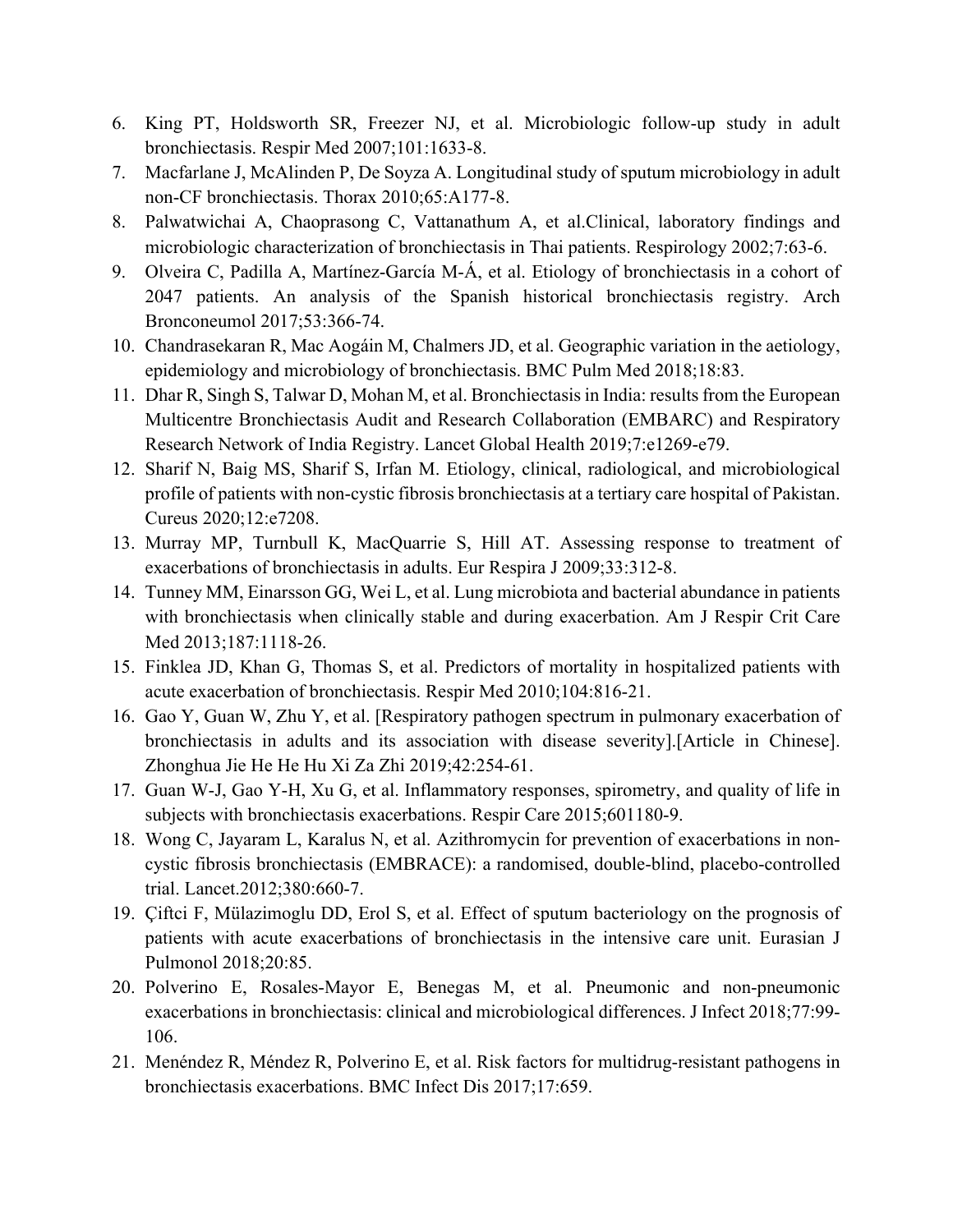- 22. Lonni S, Chalmers JD, Goeminne PC, et al. Etiology of non–cystic fibrosis bronchiectasis in adults and its correlation to disease severity. Ann Am Thorac Soc 2015;12:1764-70.
- 23. Wilson C, Jones P, O'leary C, et al. Effect of sputum bacteriology on the quality of life of patients with bronchiectasis. Eur Respir J 1997;10:1754-60.
- 24. Davies G, Wells A, Doffman S, et al. The effect of Pseudomonas aeruginosa on pulmonary function in patients with bronchiectasis. Eur Respir J 2006;28:974-9.
- 25. Miszkiel KA, Wells AU, Rubens MB, et al. Effects of airway infection by Pseudomonas aeruginosa: a computed tomographic study. Thorax 1997;52:260-4.
- 26. Loebinger M, Wells A, Hansell D, et al. Mortality in bronchiectasis: a long-term study assessing the factors influencing survival. Eur Respir J 2009;34:843-9.
- 27. Naing D, Anderios F, Lin Z. Geographic and ethnic distribution of P. knowlesi infection in Sabah, Malaysia. Int J Collab Res Inter Med Public Health 2011;3:391-400.
- 28. Aslam M, Mirza T, Muhammad A, Sarwat J. Self-medication with antibiotics among secondary and tertiary level students in Karachi, Pakistan: A cross sectional study. Inventi Rapid: Pharmacy Practice 2013;2013:1-5.
- 29. Atif M, Asghar S, Mushtaq I, et al. What drives inappropriate use of antibiotics? A mixed methods study from Bahawalpur, Pakistan. Infect Drug Resist 2019;12:687.
- 30. Ali I, Khan AU. Self-medication of antibiotics: A perspective on alarming situation in Peshawar, Khyber Pakhtunkhwa, Pakistan. Arch Pharmacy Pract 2015;6:68.
- 31. Zafar A, Hasan R, Nizamuddin S, et al. Antibiotic susceptibility in Streptococcus pneumoniae, Haemophilus influenzae and Streptococcus pyogenes in Pakistan: a review of results from the Survey of Antibiotic Resistance (SOAR) 2002–15. J Antimicrob Chemother 2016;71:i103-9.
- 32. Zafar A, Hussain Z, Lomama E, et al. Antibiotic susceptibility of pathogens isolated from patients with community-acquired respiratory tract infections in Pakistan--the active study. J Ayub Med Coll 2008;20:7.
- 33. Ali I, Butt M. Antibiotic susceptibility pattern of bacterial isolates from patients of respiratory tract infection at 43 centers in Punjab, Pakistan. Clin Exp Pharmacol 2017;7:229.
- 34. Shah SN, Ullah B, Basit A, et al. Prevalence and susceptibility patterns of bacteria causing respiratory tract infections in North Waziristan, Pakistan. Pak J Pharm Sci 2016;29:S701-6.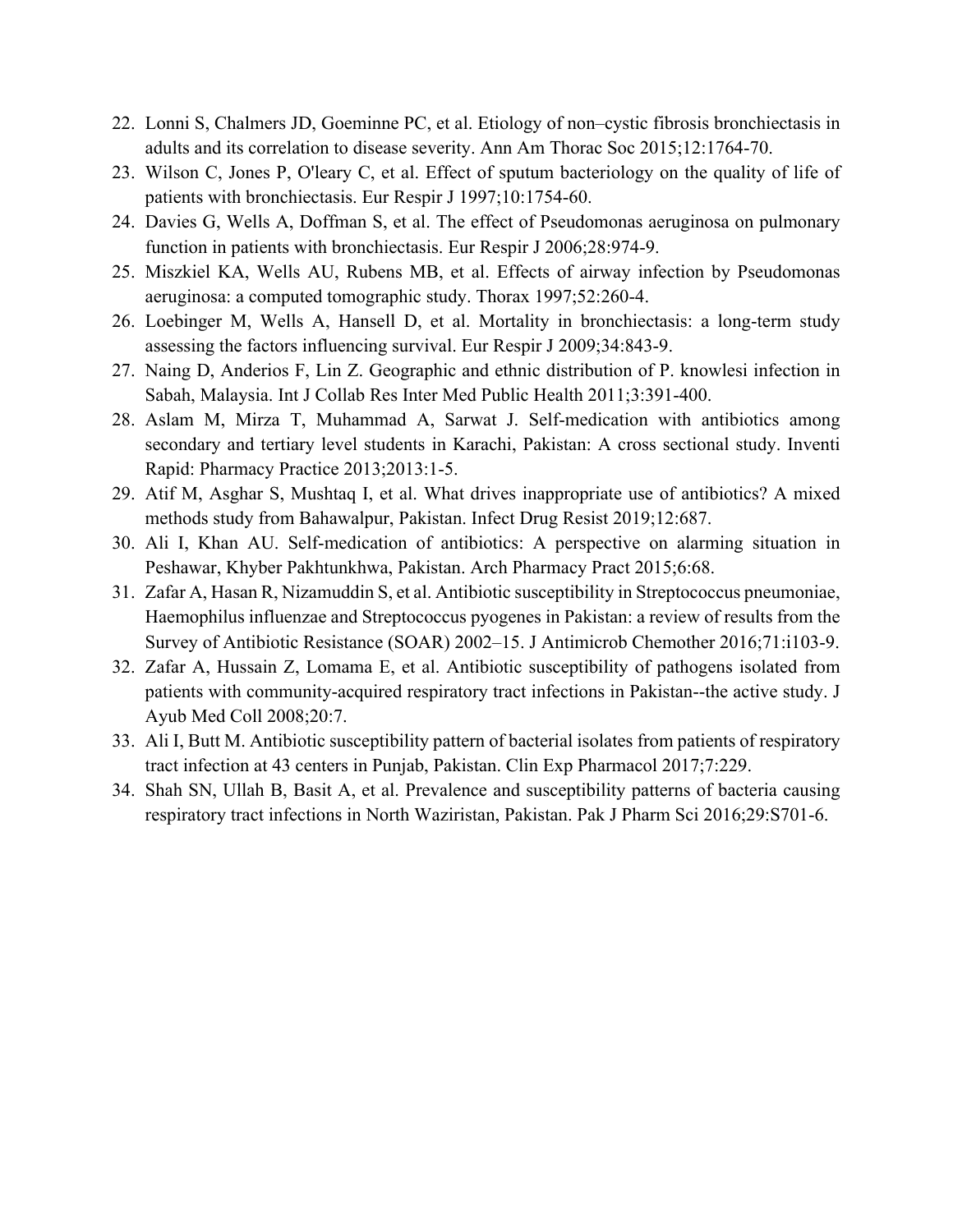shows the demographic data of the studied population. Women (56.9%) and the age group >60 (46.9%) predominated.

Figure 1 summarizes the etiology of non-CF bronchiectasis in study population. The most common etiology seen was Post TB (n=65) which comprised of 40.6% of the sample followed by idiopathic  $(n=50)$  and ABPA  $(n=18)$ .

A total of 345 positive respiratory specimen culture results from 160 patients, in the specified time duration, were evaluated. This equates to a mean of 2.2 sputum cultures per patient. A total of 20 different organisms were isolated from these patients (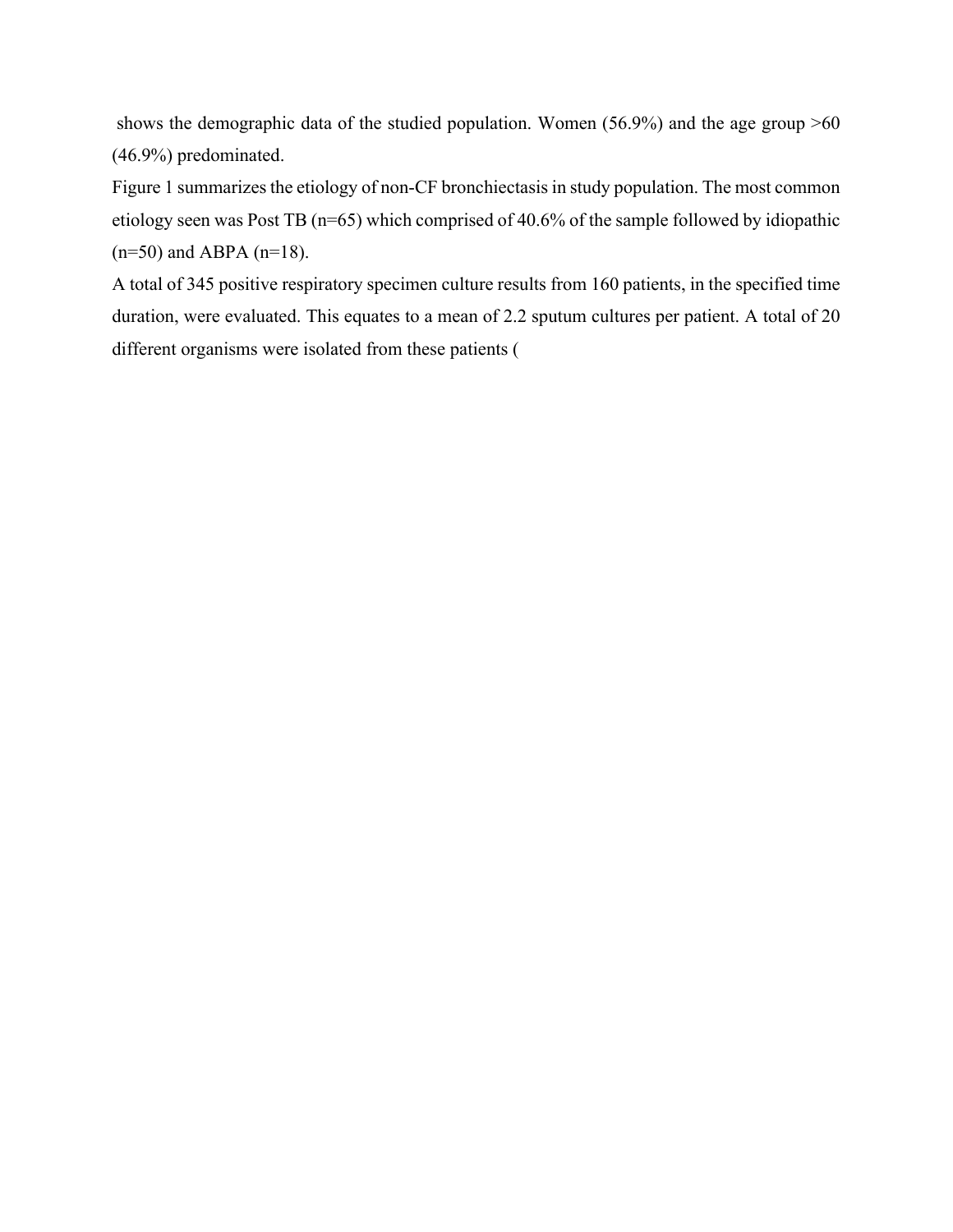Table *2*). The most frequently isolated organisms *were P. aeruginosa* from 209 samples (60.6%), *H. influenzae* from 40 patients (11.6%), *S. aureus* from 24 patients (7.0%), *Klebsiella pneumoniae* from 20 patients (5.8%), and *S. pneumoniae* from 19 patients (5.5%). Relatively rare organisms like Aeromonas species, Burkholderia cepacia, Chryseobacterium species, Nocardia species and Stenotrophomonas maltophilia were also seen. Twenty-seven (7.8%) cultures had a polymicrobial growth.

Figure 2 shows resistance patterns (including both resistant and intermediately resistant strains) of the four most frequently isolated organisms. *P. aeruginosa* isolates demonstrated highest resistance to aztreonam (32.0%) followed by ciprofloxacin (27.1%) and gentamicin (25.6%), while 44 (21%) of P. aeruginosa isolates were multi-drug resistant (not susceptible to at least 1 agent in 3 or more antimicrobial classes). *H. influenzae* isolates showed highest resistance to cotrimoxazole (65.0%) and ciprofloxacin (64.1%). *S. aureus* isolates were all resistant to penicillin (100%), followed by levofloxacin (83.3%), erythromycin (75%), gentamicin (50%), cotrimoxazole (29.2%), tetracycline (21.7%), clindamycin (20.8%) while 66.7% were categorized as MRSA. Vancomycin resistance was not observed. All of *K. pneumoniae* isolates were resistant to ampicillin, and 81.3% of isolates were resistant to cefuroxime followed by ciprofloxacin and cotrimoxazole. *S. pneumoniae* isolates were mostly sensitive to beta lactam but showed highest resistance to cotrimoxazole (72.2%) followed by tetracycline (52.9%) and erythromycin (50%).

#### **Discussion**

Our study demonstrated that the majority of the organisms isolated in the respiratory specimens in our patients population were gram negative (86%) concordant with the studies conducted in other parts of the world (4). *P. aeruginosa* was by far the most frequently isolated organism (60.6%) followed by *H. influenzae* (11.6%). Gram-positive organisms were less common with *S. aureus* and *S. pneumoniae* present in 7.0% and 5.5% of the samples respectively. These results are consistent with previous studies conducted on patients with bronchiectasis exacerbation (16,17,19,21-23). Additionally, a wide range of bacteria were isolated that included rare organisms like *Aeromonas species*, *Stenotrophomonas maltophilia* and *Chryseobacterium* species.

Clinical features, effect on lung function and disease severity vary with different bacteria. *P. aeruginosa* infections have been connected to worse pulmonary function, a greater spread of disease (extent of lung involvement), and poor quality of life (24,25). Patients, whose cultures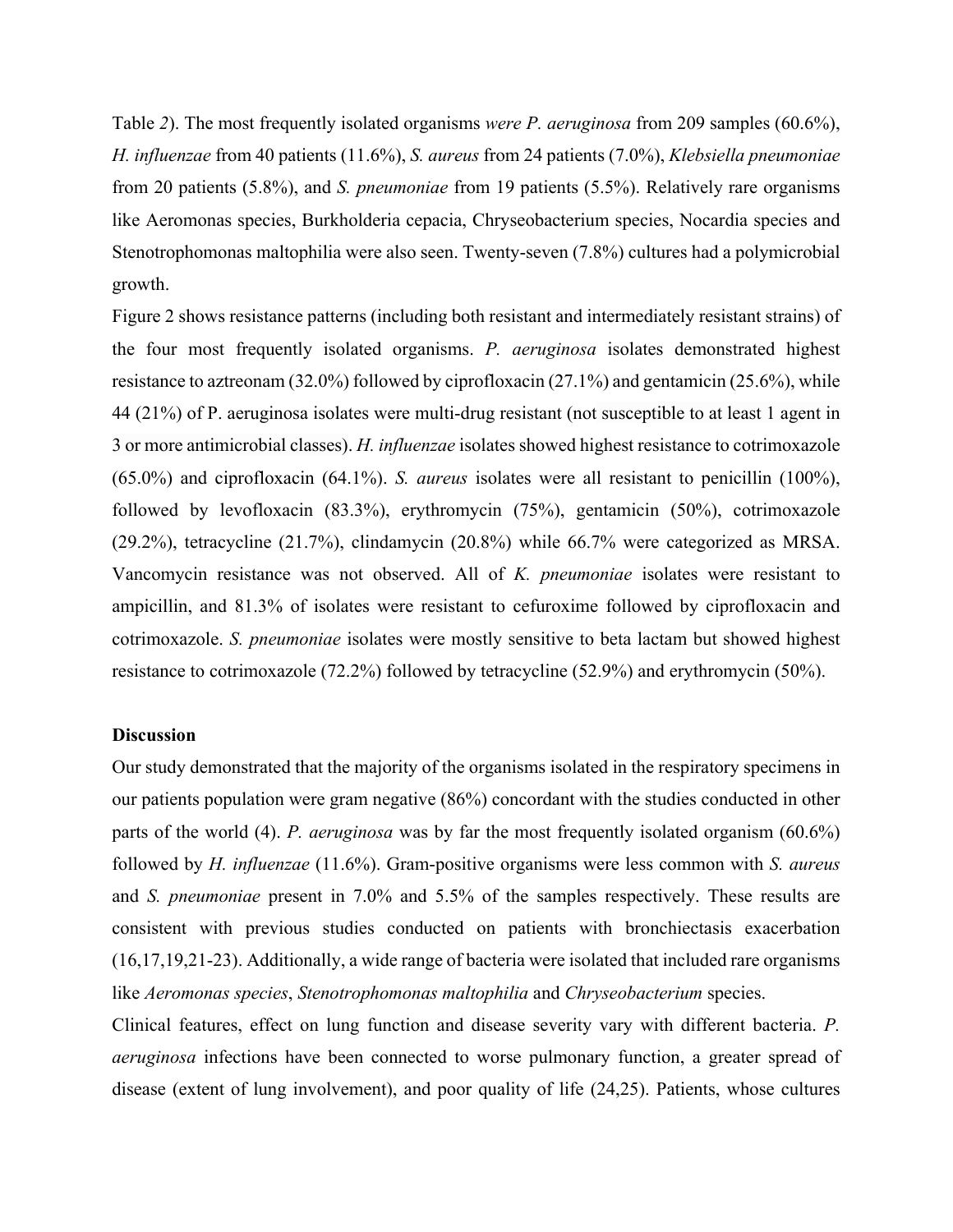grow *P. aeruginosa* in acute exacerbation of bronchiectasis, are noted to have significantly higher number of hospital admissions in an year (20). This is coupled with a greater degree of bronchial wall thickening and dilatation, as well as greater degree of small airway disease (26). *P. aeruginosa* colonization has also been seen to be an independent predictor of mortality in bronchiectasis (27). This is alarming as a major portion of patients with exacerbation in our study cultured *P. aeruginosa*. This calls for infection control measures to be taken for prevention, as well as improved empirical and definitive treatment regimens (27). In addition, *H. influenzae* has been linked to significantly worsened CT scan findings (26).

*P. aeruginosa* strains had high resistance to aztreonam, ciprofloxacin and gentamicin. Ciprofloxacin resistance (27.1%) in our study was higher than has been observed in a previous study (18.4%) (21). 44 (21%) of the *P. aeruginosa* isolates (12.8% of all specimens) were multidrug resistant (not susceptible to at least 1 agent in 3 or more antimicrobial classes). This is slightly higher than MDR *P. aeruginosa* isolates seen in previous studies in which MDR *P. aeruginosa* comprised of 7.9% and 6.6% of samples (21,22). Around two-thirds of the *S. aureus* isolates in our study were methicillin resistant which is twice as high as 25% and 35.3% seen in other studies (21,22). This difference in antibiotic resistance can be attributed to unrestricted supply of antibiotics in Pakistan (a developing/LMI country), excessive prescription due to patient demand, self-medication (28) for conditions that don't necessarily require antibiotics (flu, cough, abdominal pain, skin infections, fever etc.) (29), lack of basic knowledge about antibiotics (that includes correct dosage, indications *etc*.), illiteracy and failure to complete the antibiotic course after symptoms subside (30,31).

*H. influenzae* isolates showed high resistance to cotrimoxazole (65%) and ciprofloxacin (64.1%). *K. pneumoniae* isolates had high resistance to cefuroxime (81.3%) followed by ciprofloxacin and cotrimoxazole. *S. pneumoniae* isolates showed highest resistance to cotrimoxazole (72.2%) followed by tetracycline and erythromycin. Unfortunately, there is lack of data available to compare for resistance patterns of these organisms in bronchiectasis exacerbations throughout the world. In fact, to our knowledge, this is the first study to describe resistance pattern of all isolated organisms in bronchiectasis exacerbation. Antimicrobial resistance of these organisms has been studied in Pakistan for other respiratory infections including pneumonia, acute exacerbation of chronic bronchitis etc. *H. influenzae* isolates have been seen to exhibit lower rate of resistance to antimicrobials in the past with chloramphenicol and cotrimoxazole being notable exceptions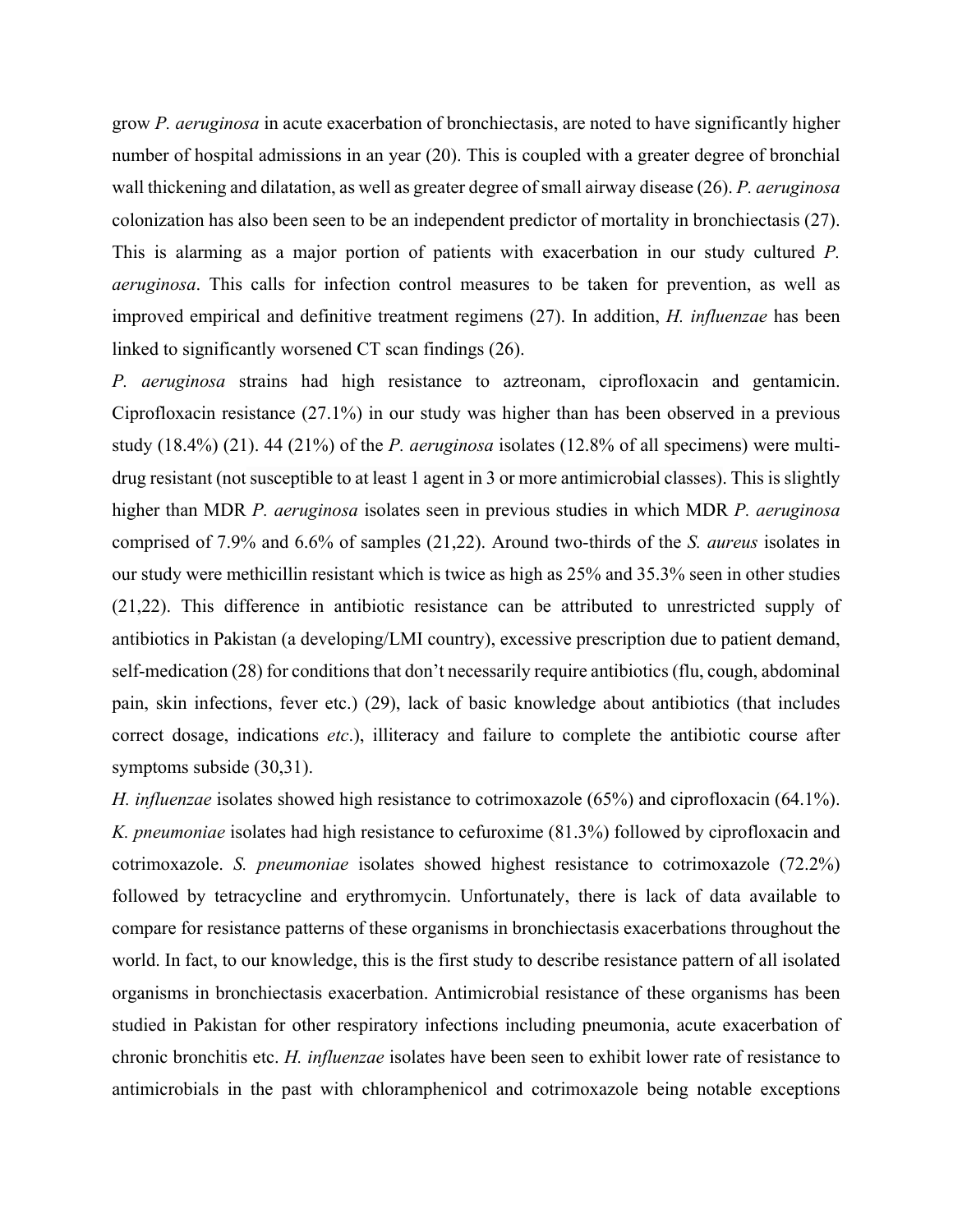(32,33). *K. pneumoniae* has shown high resistance rates to ampicillin, cotrimoxazole and amoxicillin/clavulanic acid (34). High to moderate resistance to cotrimoxazole and erythromycin has been seen in *S. pneumoniae* isolates (32-35). *S. aureus* has been reported to be highly resistant to erythromycin and levofloxacin (34). These reported antimicrobial resistance patterns are consistent with the findings of our study.

Our study covers data from one tertiary care hospital in Pakistan. Since it is a private hospital, the patient population belongs to upper-middle class to upper class members of the society. Thus, it is not a true representation of the entire population of the city. Moreover, due to its reputation in the country, the pulmonology clinics receive relatively complicated cases and therefore the severity of disease studied may be different from that seen across the country. The study also covers a relatively small sample size of 160 patients.

#### **Conclusions**

*P. aeruginosa* was the most frequently isolated organism in the respiratory specimens of patients diagnosed with an acute exacerbation of non-cystic fibrosis bronchiectasis. 21% of the P*. aeruginosa* strains were multi-drug resistant. High resistance of *P. aeruginosa* strains to antipseudomonal antimicrobials was noted. This is a source of concern as it is the most frequently isolated organism and has been associated with poor prognosis in patients.

Since this study involves only one tertiary care hospital which caters to only one subset of the population, a multicenter country wide study with a larger sample size is needed to further evaluate the bacterial etiology and resistance pattern in the population of Pakistan.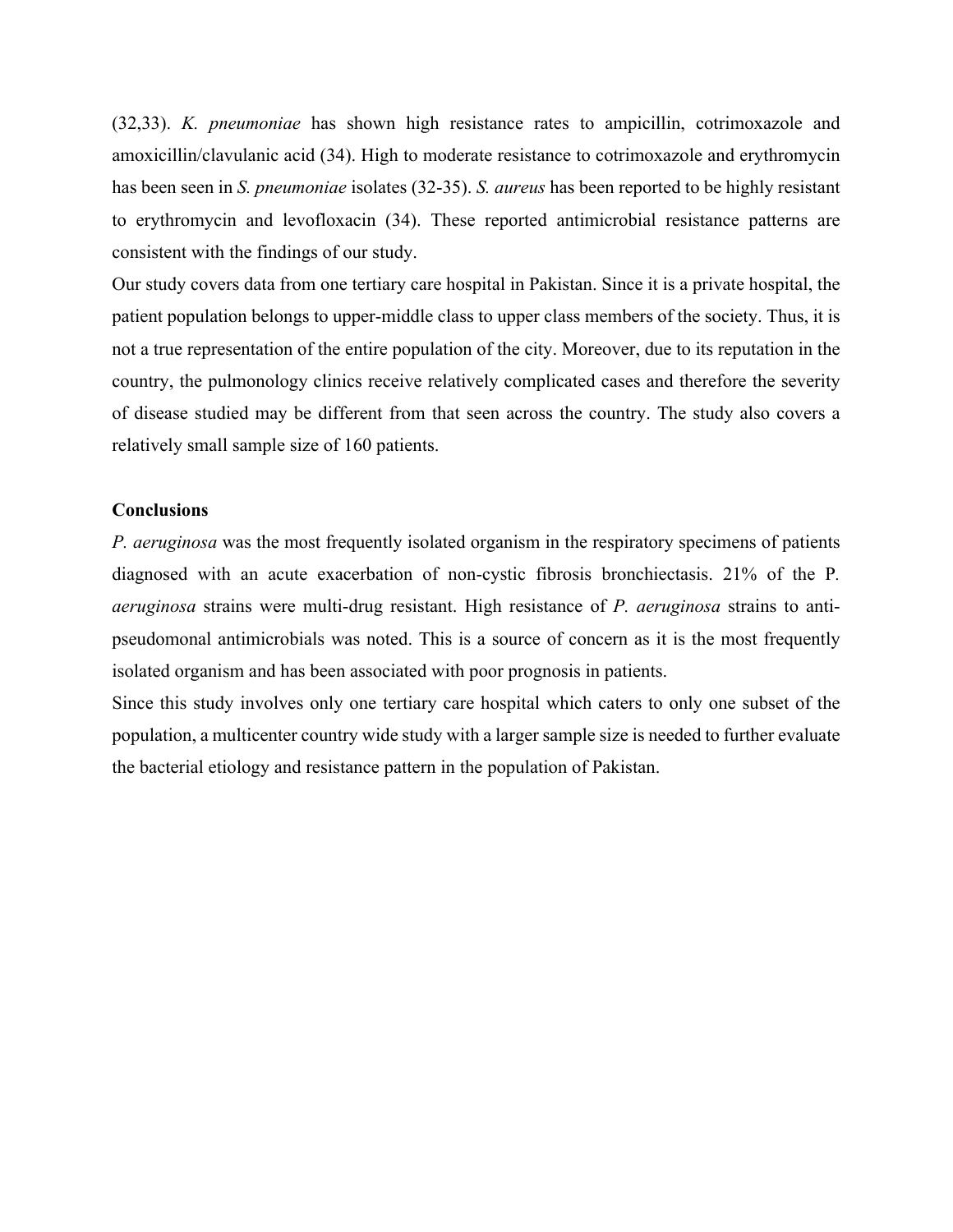### **References**

- 35. Dimakou K, Triantafillidou C, Toumbis M, et al. Non CF-bronchiectasis: Aetiologic approach, clinical, radiological, microbiological and functional profile in 277 patients. Respir Med 2016;116:1-7.
- 36. Chang A, Bilton D. Exacerbations in cystic fibrosis: Non-cystic fibrosis bronchiectasis. Thorax 2008;63:269-76.
- 37. Foweraker J, Wat D. Microbiology of non-CF bronchiectasis. Eur Respir Mon 2011;52:68- 96.
- 38. McShane PJ, Naureckas ET, Tino G, Strek ME. Non–cystic fibrosis bronchiectasis. Am J Respir Crit Care Med 2013;188:647-56.
- 39. Pasteur MC, Helliwell SM, Houghton SJ, et al. An investigation into causative factors in patients with bronchiectasis. Am J Respir Crit Care Med 2000;162:1277-84.
- 40. Angrill J, Agusti C, De Celis R, et al. Bacterial colonisation in patients with bronchiectasis: microbiological pattern and risk factors. Thorax 2002;57:15-9.
- 41. King PT, Holdsworth SR, Freezer NJ, et al. Microbiologic follow-up study in adult bronchiectasis. Respir Med 2007;101:1633-8.
- 42. Macfarlane J, McAlinden P, De Soyza A. Longitudinal study of sputum microbiology in adult non-CF bronchiectasis. Thorax 2010;65:A177-8.
- 43. Palwatwichai A, Chaoprasong C, Vattanathum A, et al.Clinical, laboratory findings and microbiologic characterization of bronchiectasis in Thai patients. Respirology 2002;7:63-6.
- 44. Olveira C, Padilla A, Martínez-García M-Á, et al. Etiology of bronchiectasis in a cohort of 2047 patients. An analysis of the Spanish historical bronchiectasis registry. Arch Bronconeumol 2017;53:366-74.
- 45. Chandrasekaran R, Mac Aogáin M, Chalmers JD, et al. Geographic variation in the aetiology, epidemiology and microbiology of bronchiectasis. BMC Pulm Med 2018;18:83.
- 46. Dhar R, Singh S, Talwar D, Mohan M, et al. Bronchiectasis in India: results from the European Multicentre Bronchiectasis Audit and Research Collaboration (EMBARC) and Respiratory Research Network of India Registry. Lancet Global Health 2019;7:e1269-e79.
- 47. Sharif N, Baig MS, Sharif S, Irfan M. Etiology, clinical, radiological, and microbiological profile of patients with non-cystic fibrosis bronchiectasis at a tertiary care hospital of Pakistan. Cureus 2020;12:e7208.
- 48. Murray MP, Turnbull K, MacQuarrie S, Hill AT. Assessing response to treatment of exacerbations of bronchiectasis in adults. Eur Respira J 2009;33:312-8.
- 49. Tunney MM, Einarsson GG, Wei L, et al. Lung microbiota and bacterial abundance in patients with bronchiectasis when clinically stable and during exacerbation. Am J Respir Crit Care Med 2013;187:1118-26.
- 50. Finklea JD, Khan G, Thomas S, et al. Predictors of mortality in hospitalized patients with acute exacerbation of bronchiectasis. Respir Med 2010;104:816-21.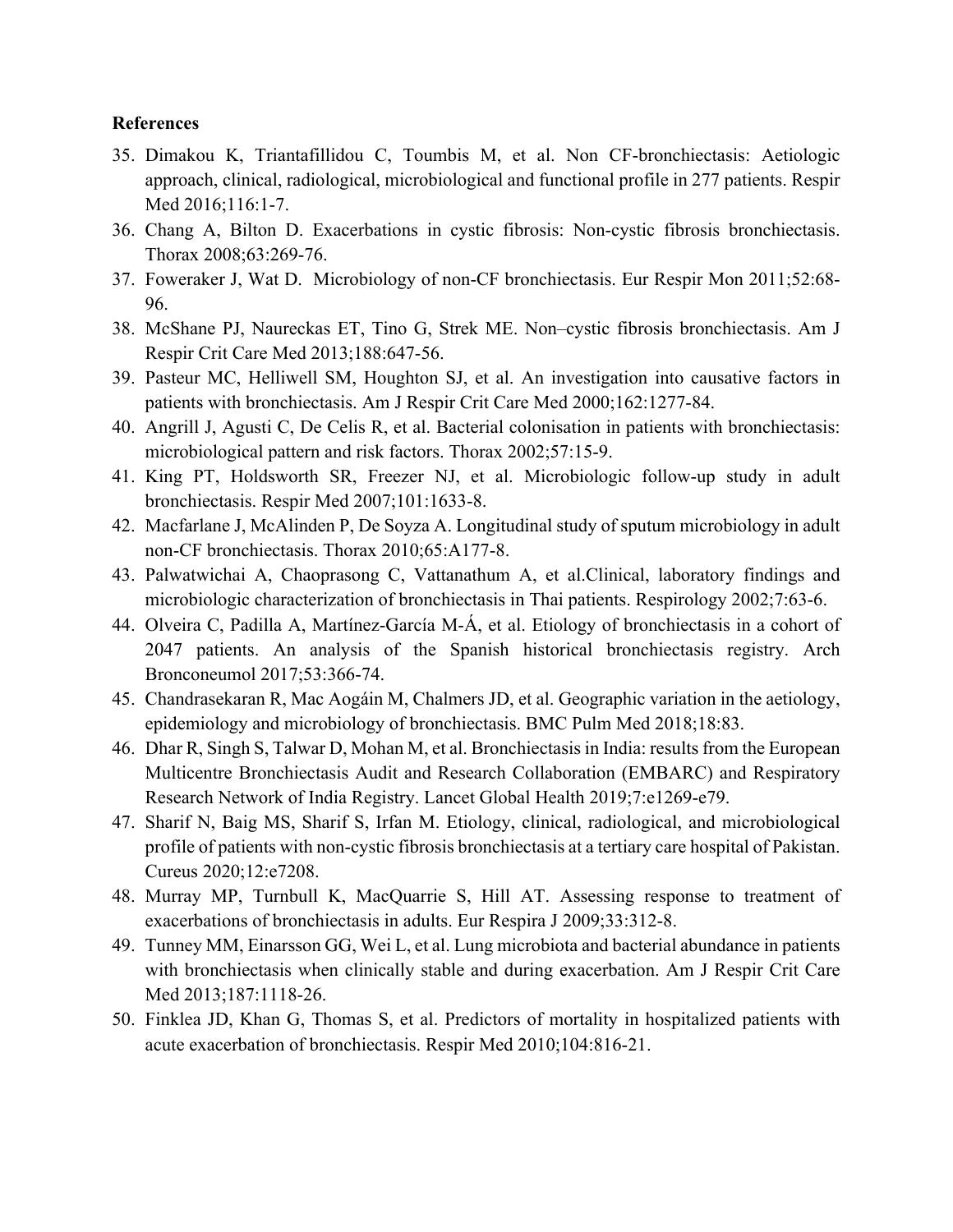- 51. Gao Y, Guan W, Zhu Y, et al. [Respiratory pathogen spectrum in pulmonary exacerbation of bronchiectasis in adults and its association with disease severity].[Article in Chinese]. Zhonghua Jie He He Hu Xi Za Zhi 2019;42:254-61.
- 52. Guan W-J, Gao Y-H, Xu G, et al. Inflammatory responses, spirometry, and quality of life in subjects with bronchiectasis exacerbations. Respir Care 2015;601180-9.
- 53. Wong C, Jayaram L, Karalus N, et al. Azithromycin for prevention of exacerbations in noncystic fibrosis bronchiectasis (EMBRACE): a randomised, double-blind, placebo-controlled trial. Lancet.2012;380:660-7.
- 54. Çiftci F, Mülazimoglu DD, Erol S, et al. Effect of sputum bacteriology on the prognosis of patients with acute exacerbations of bronchiectasis in the intensive care unit. Eurasian J Pulmonol 2018;20:85.
- 55. Polverino E, Rosales-Mayor E, Benegas M, et al. Pneumonic and non-pneumonic exacerbations in bronchiectasis: clinical and microbiological differences. J Infect 2018;77:99- 106.
- 56. Menéndez R, Méndez R, Polverino E, et al. Risk factors for multidrug-resistant pathogens in bronchiectasis exacerbations. BMC Infect Dis 2017;17:659.
- 57. Lonni S, Chalmers JD, Goeminne PC, et al. Etiology of non–cystic fibrosis bronchiectasis in adults and its correlation to disease severity. Ann Am Thorac Soc 2015;12:1764-70.
- 58. Wilson C, Jones P, O'leary C, et al. Effect of sputum bacteriology on the quality of life of patients with bronchiectasis. Eur Respir J 1997;10:1754-60.
- 59. Davies G, Wells A, Doffman S, et al. The effect of Pseudomonas aeruginosa on pulmonary function in patients with bronchiectasis. Eur Respir J 2006;28:974-9.
- 60. Miszkiel KA, Wells AU, Rubens MB, et al. Effects of airway infection by Pseudomonas aeruginosa: a computed tomographic study. Thorax 1997;52:260-4.
- 61. Loebinger M, Wells A, Hansell D, et al. Mortality in bronchiectasis: a long-term study assessing the factors influencing survival. Eur Respir J 2009;34:843-9.
- 62. Naing D, Anderios F, Lin Z. Geographic and ethnic distribution of P. knowlesi infection in Sabah, Malaysia. Int J Collab Res Inter Med Public Health 2011;3:391-400.
- 63. Aslam M, Mirza T, Muhammad A, Sarwat J. Self-medication with antibiotics among secondary and tertiary level students in Karachi, Pakistan: A cross sectional study. Inventi Rapid: Pharmacy Practice 2013;2013:1-5.
- 64. Atif M, Asghar S, Mushtaq I, et al. What drives inappropriate use of antibiotics? A mixed methods study from Bahawalpur, Pakistan. Infect Drug Resist 2019;12:687.
- 65. Ali I, Khan AU. Self-medication of antibiotics: A perspective on alarming situation in Peshawar, Khyber Pakhtunkhwa, Pakistan. Arch Pharmacy Pract 2015;6:68.
- 66. Zafar A, Hasan R, Nizamuddin S, et al. Antibiotic susceptibility in Streptococcus pneumoniae, Haemophilus influenzae and Streptococcus pyogenes in Pakistan: a review of results from the Survey of Antibiotic Resistance (SOAR) 2002–15. J Antimicrob Chemother 2016;71:i103-9.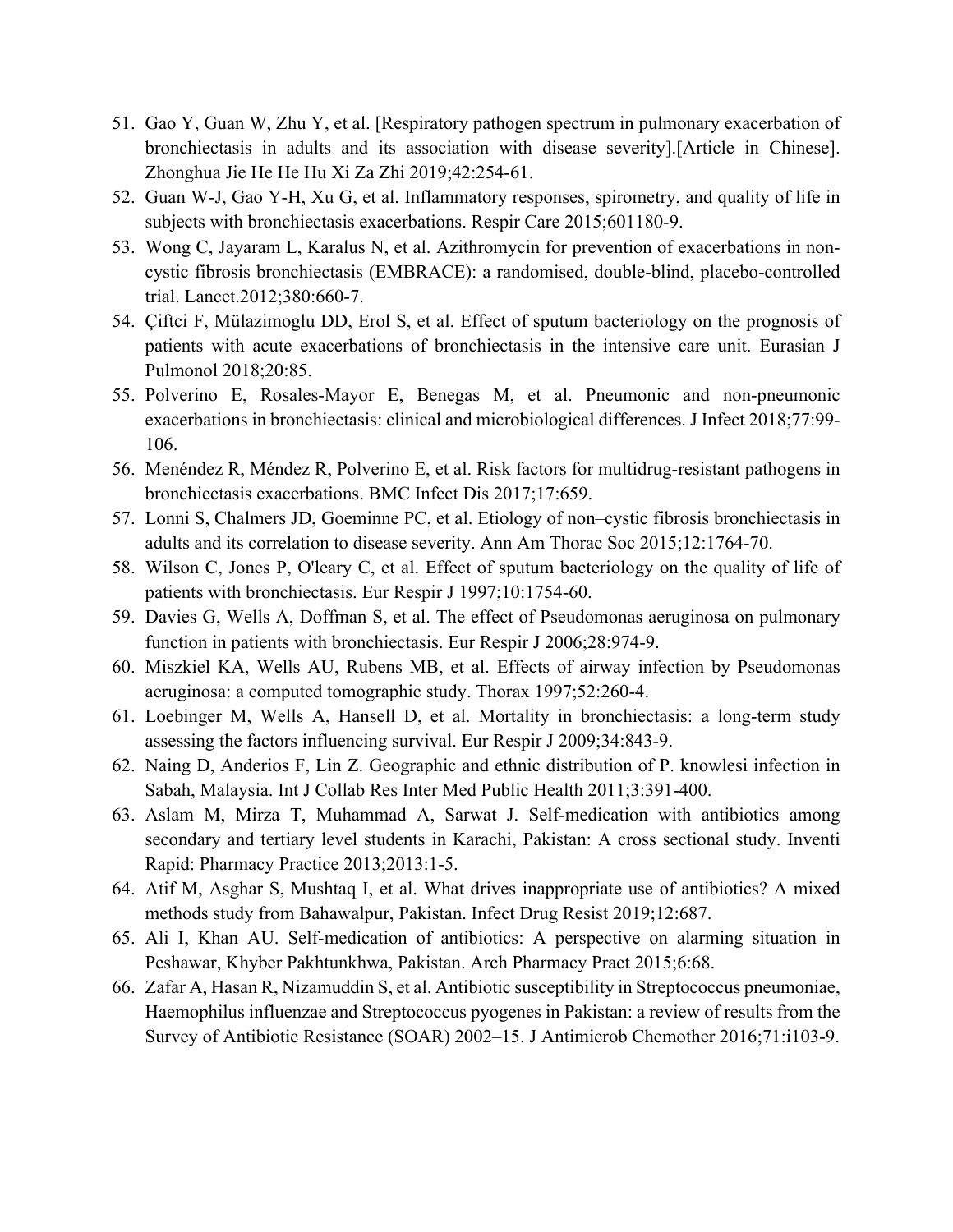- 67. Zafar A, Hussain Z, Lomama E, et al. Antibiotic susceptibility of pathogens isolated from patients with community-acquired respiratory tract infections in Pakistan--the active study. J Ayub Med Coll 2008;20:7.
- 68. Ali I, Butt M. Antibiotic susceptibility pattern of bacterial isolates from patients of respiratory tract infection at 43 centers in Punjab, Pakistan. Clin Exp Pharmacol 2017;7:229.
- 69. Shah SN, Ullah B, Basit A, et al. Prevalence and susceptibility patterns of bacteria causing respiratory tract infections in North Waziristan, Pakistan. Pak J Pharm Sci 2016;29:S701-6.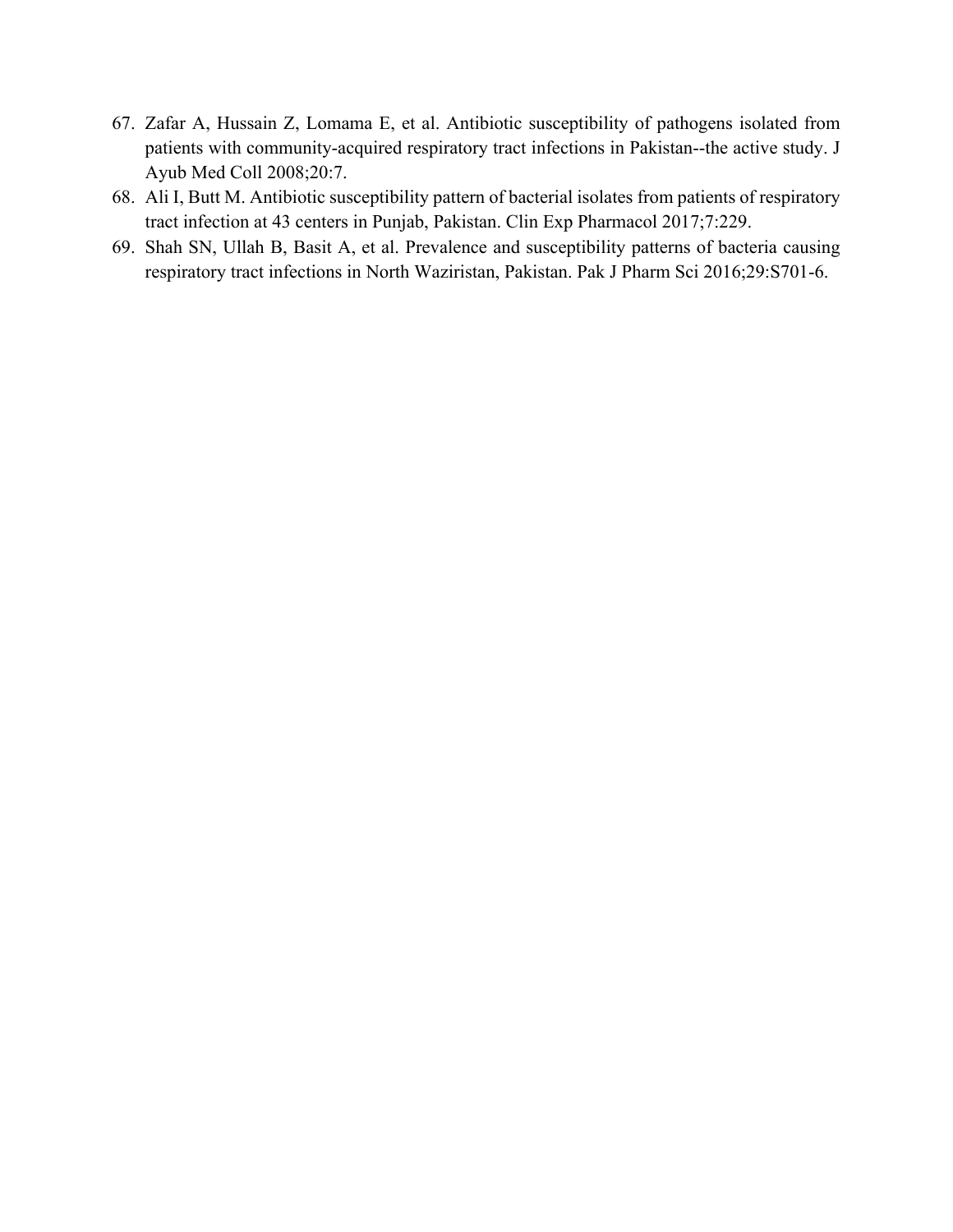| Characteristics       | Values          | Range         |
|-----------------------|-----------------|---------------|
| Age (years)           | $N(\%)$         |               |
| 18-30                 | $25(15.6\%)$    |               |
| $31 - 45$             | 32(20%)         |               |
| $46 - 60$             | 28 (17.5%)      |               |
| $>60$                 | 75 (46.9%)      |               |
| Age (mean $\pm$ SD)   | $54 \pm 19$     | 18-101        |
| Sex                   |                 |               |
| Female                | 91 (56.9%)      |               |
| Male                  | 69 (43.1%)      |               |
| Female: Male Ratio    | 1.3:1           |               |
| BMI (mean $\pm$ SD)   | $22.03\pm 6.63$ | $14.6 - 42.3$ |
| History of Influenza  | 40(25%)         |               |
| Vaccination           |                 |               |
| Rate of exacerbation  | $2.13 \pm 1.9$  | $1 - 5$       |
| /year (mean $\pm$ SD) |                 |               |

Table 1: Demographics of bronchiectasis patients.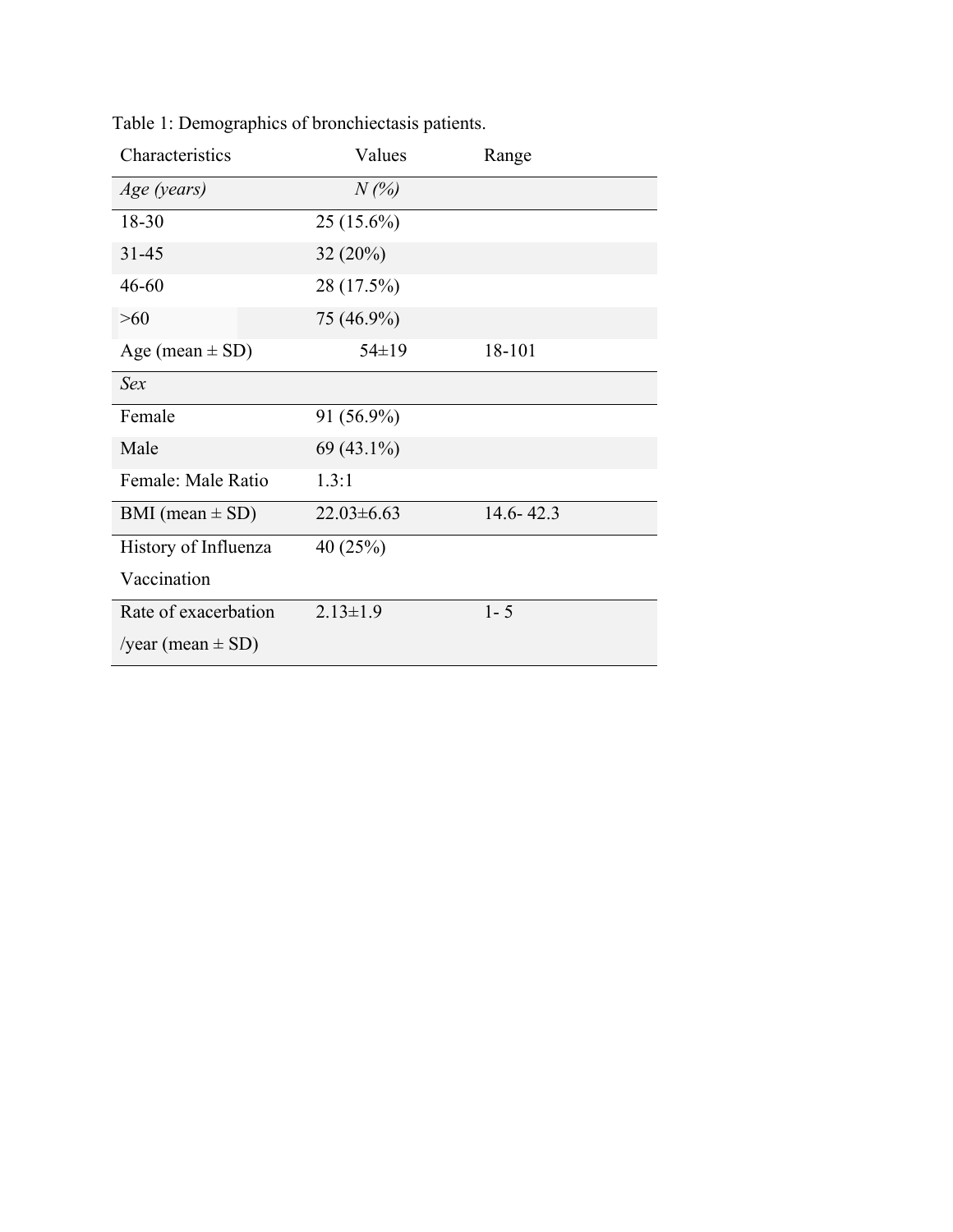| Organism                     | Frequency $(n=345)$ | Percentage $(\% )$ |
|------------------------------|---------------------|--------------------|
| Pseudomonas aeruginosa       | 209                 | 60.6               |
| Hemophilus influenzae        | 40                  | 11.6               |
| Staphylococcus aureus        | 24                  | 7.0                |
| Klebsiella pneumoniae        | 20                  | 5.8                |
| Streptococcus pneumoniae     | 19                  | 5.5                |
| Acinetobacter species        | 12                  | 3.5                |
| Hemophilus parainfluenzae    | 12                  | 3.5                |
| Escherichia coli             | 11                  | 3.2                |
| Moraxella catarrhalis        | 6                   | 1.7                |
| Serratia species             | 3                   | 0.9                |
| Staphylococcus species (not  | 3                   | 0.9                |
| aureus)                      |                     |                    |
| Enterococcus species         | $\overline{2}$      | 0.6                |
| Nocardia asteroides          | $\overline{2}$      | 0.6                |
| Pseudomonas species (not     | $\overline{2}$      | 0.6                |
| aeruginosa)                  |                     |                    |
| Stenotrophomonas maltophilia | $\overline{2}$      | 0.6                |
| Aeromonas species            | $\mathbf{1}$        | 0.3                |
| Burkholderia cepacia         | $\mathbf{1}$        | 0.3                |
| Chryseobacterium species     | $\mathbf{1}$        | 0.3                |
| Enterobacter species         | $\mathbf{1}$        | 0.3                |

Table 2: Bacterial species isolated from patients. The culture results were organized by organism cultured.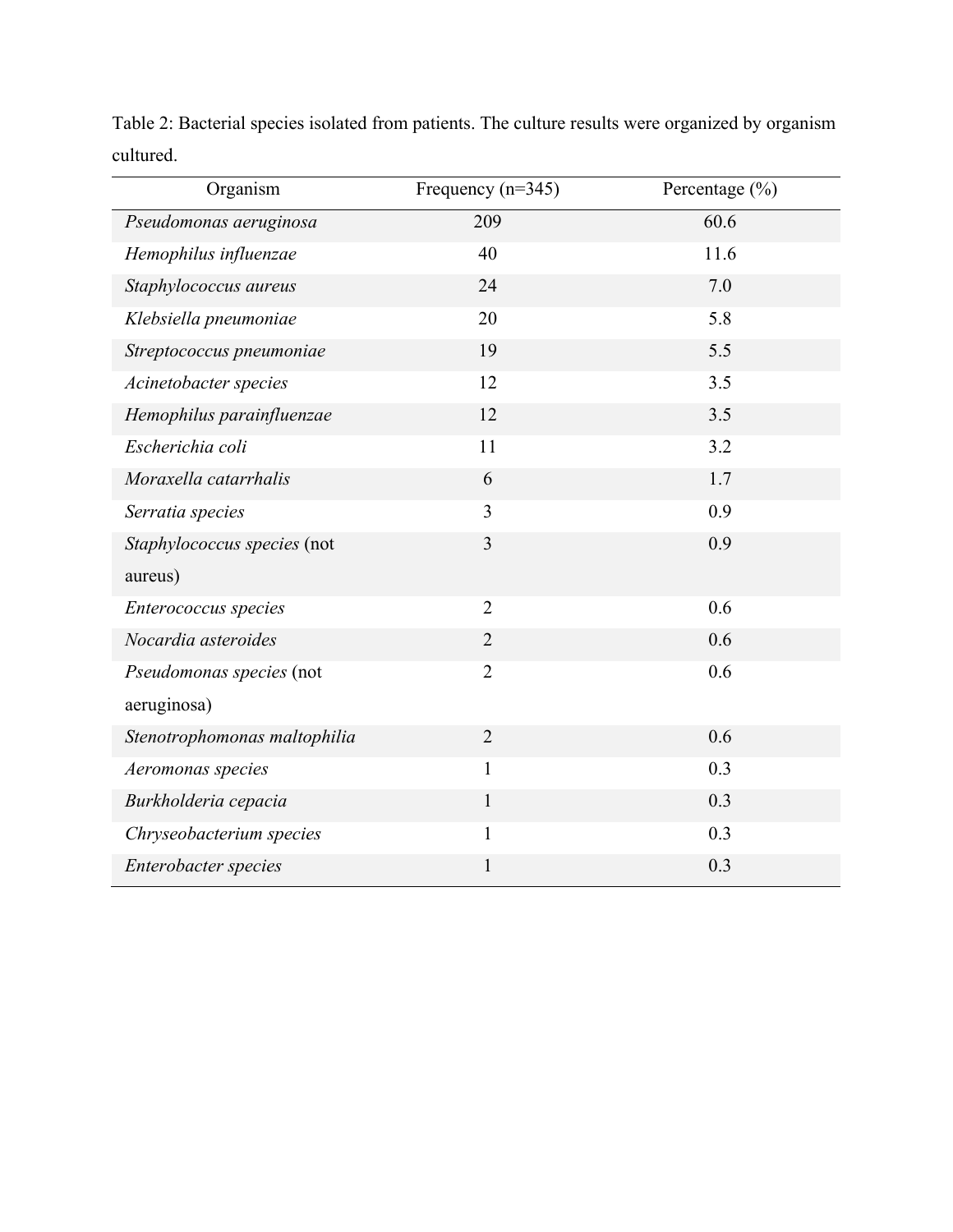

Figure 1: Etiology as defined at recruitment.